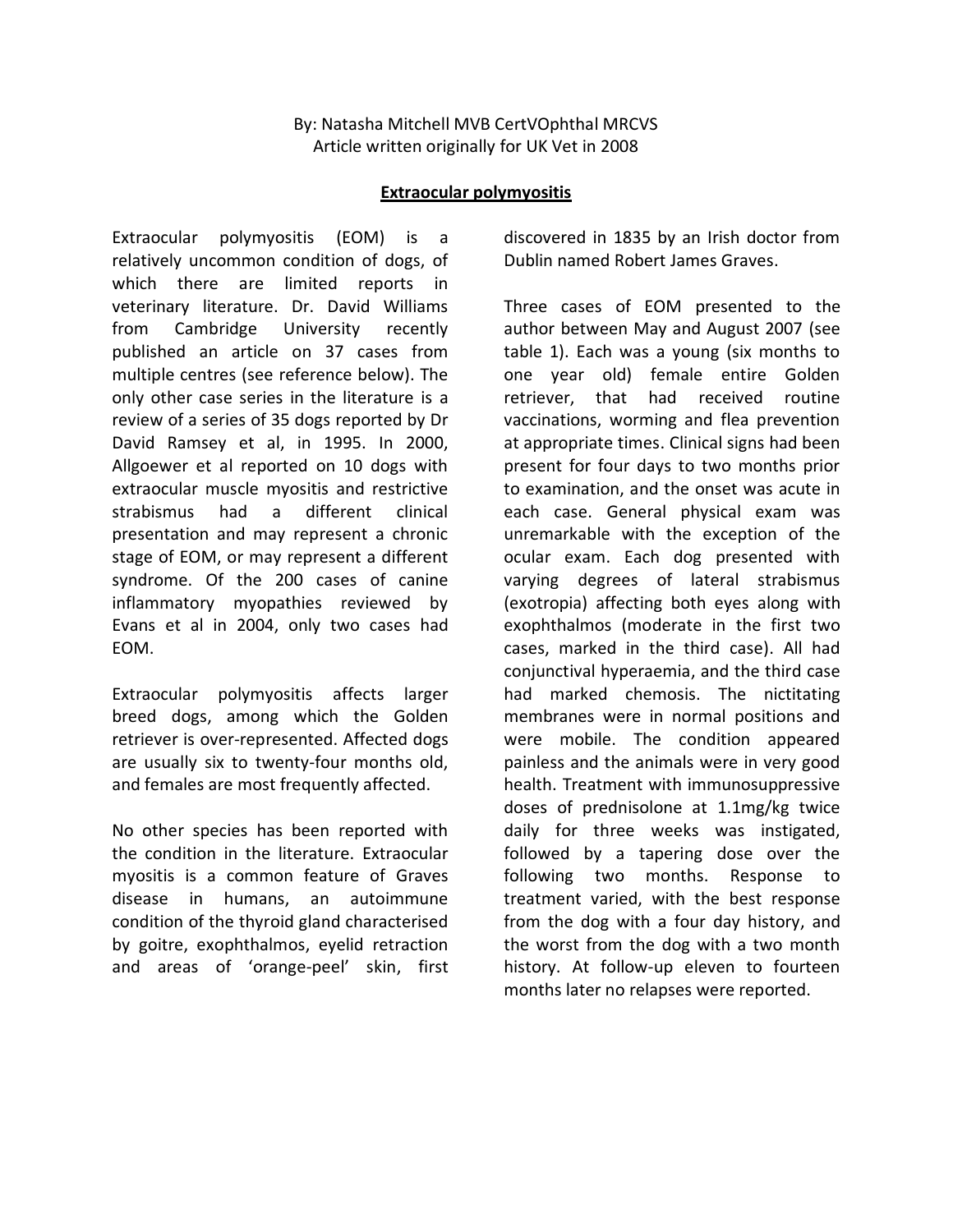| On presentation           | Case 1                                                                                                                             | Case 2                                                                                                                                                                                                        | Case 3                                                                                                             |
|---------------------------|------------------------------------------------------------------------------------------------------------------------------------|---------------------------------------------------------------------------------------------------------------------------------------------------------------------------------------------------------------|--------------------------------------------------------------------------------------------------------------------|
| Age                       | 6 months                                                                                                                           | 12 months                                                                                                                                                                                                     | 12 months                                                                                                          |
| <b>Breed</b>              | Golden retriever                                                                                                                   | Golden retriever                                                                                                                                                                                              | Golden retriever                                                                                                   |
| <b>Sex</b>                | Female                                                                                                                             | Female                                                                                                                                                                                                        | Female                                                                                                             |
| Neutered?                 | No                                                                                                                                 | <b>No</b>                                                                                                                                                                                                     | No                                                                                                                 |
| No of days affected       | 4                                                                                                                                  | 60                                                                                                                                                                                                            | 28                                                                                                                 |
| prior to                  |                                                                                                                                    |                                                                                                                                                                                                               |                                                                                                                    |
| presentation              |                                                                                                                                    |                                                                                                                                                                                                               |                                                                                                                    |
| <b>Previous stressor?</b> | None known                                                                                                                         | Coincided with first<br>season                                                                                                                                                                                | None known                                                                                                         |
| <b>Exophthalmos</b>       | Yes, mild                                                                                                                          | Yes, mild                                                                                                                                                                                                     | Yes, pronounced                                                                                                    |
| Exotropia                 | Yes                                                                                                                                | Yes                                                                                                                                                                                                           | Yes                                                                                                                |
| <b>Chemosis</b>           | N <sub>o</sub>                                                                                                                     | <b>No</b>                                                                                                                                                                                                     | Yes, marked                                                                                                        |
| Conjunctival              | Mild / moderate                                                                                                                    | Mild / moderate                                                                                                                                                                                               | Marked                                                                                                             |
| hyperaemia                |                                                                                                                                    |                                                                                                                                                                                                               |                                                                                                                    |
| <b>STT</b>                | L 30 R 24                                                                                                                          | L 24 R 21                                                                                                                                                                                                     | L 28 R 27                                                                                                          |
| <b>Blood results</b>      | Normal                                                                                                                             | None done                                                                                                                                                                                                     | Normal                                                                                                             |
|                           | haematology<br>Normal<br>biochemistry<br>apart from mildly<br>elevated<br>cholesterol<br>No exposure to<br>Toxocara or<br>Neospora |                                                                                                                                                                                                               | haematology<br>Normal<br>biochemistry apart<br>from low basal T4,<br>raised cholesterol                            |
| <b>Treatment</b>          | 1.1mg/kg<br>prednisolone bid<br>for 21 days,<br>gradually tapered<br>giving a total of<br>12 weeks of<br>treatment                 | 1.1mg/kg<br>prednisolone bid<br>for 21 days, then<br>1.1 $mg/kg$ sid for 21<br>days. Became<br>lethargic - changed<br>to azathiaprine<br>50mg sid for 3<br>weeks and then<br>tapered over the<br>next 5 weeks | 0.9mg/kg<br>prednisolone bid<br>for 21 days,<br>gradually tapered<br>giving a total of 12<br>weeks of<br>treatment |
| <b>Outcome</b>            | No relapse<br>(fourteen<br>months)                                                                                                 | A slight exotropia<br>remained when<br>focusing on near<br>objects                                                                                                                                            | No relapse (eleven<br>months)                                                                                      |

**Table 1.** *Summary of three cases of extraocular polymyositis presented*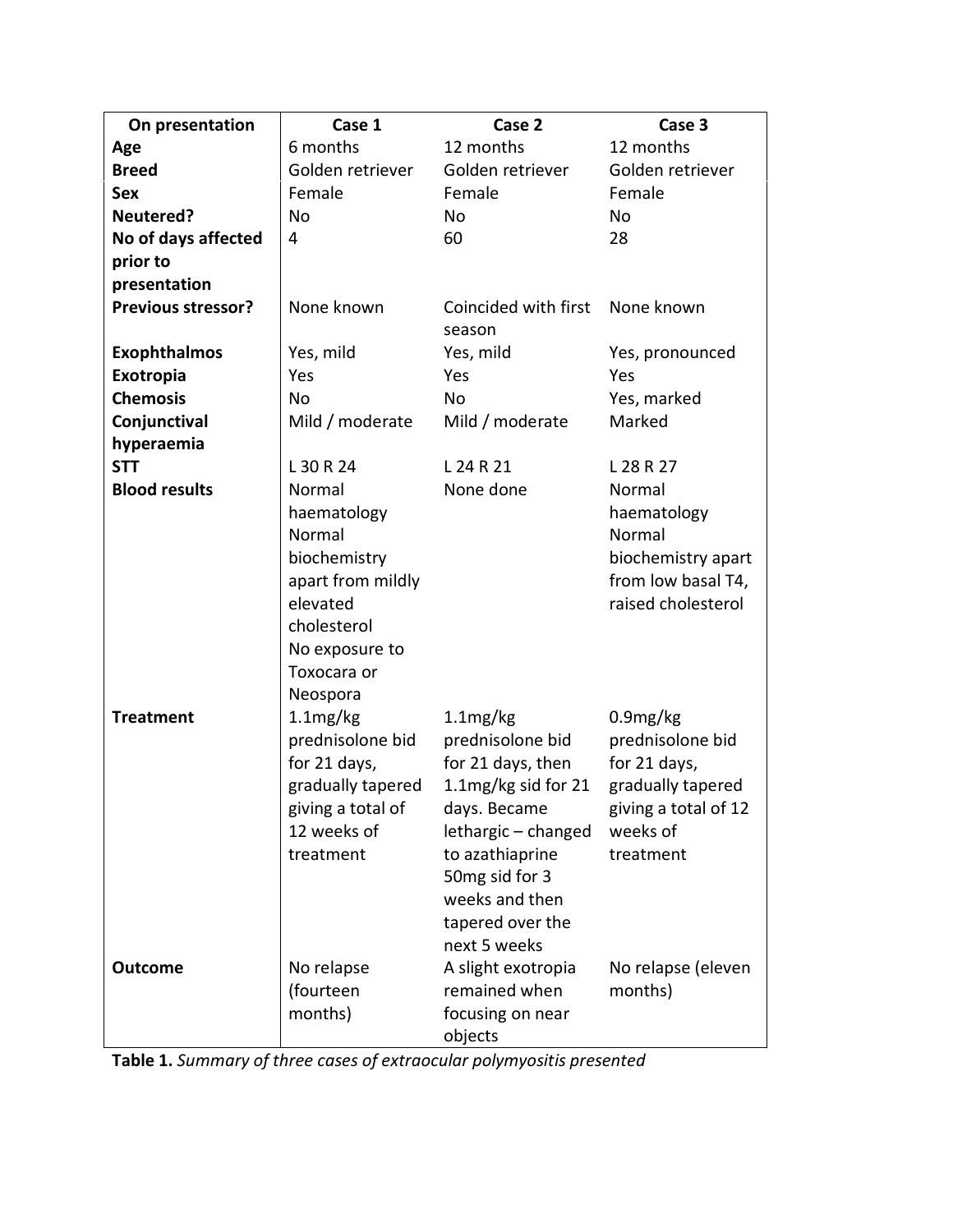

**Figure 1:** *Case 1, a six-month old female entire Golden retriever with a four day history of exophthalmos, epiphora and scleral show medially due to exotropia.*

Presenting signs typically include a painless, rapidly acquired bilateral exophthalmos, sometimes with lateral strabismus and apparent eyelid retraction, which results in a very characteristic "startled" expression. Conjunctival hyperaemia and/or chemosis are frequently a feature. Ramsey et al reported fundus changes in some cases, with vascular tortuosity, focal retinitis and papilloedema. This was not found in the three cases discussed, although typical mild vascular tortuosity commonly found in Golden retrievers was present in one of the dogs examined. The affected animals are normally systemically well. A previous stressor event is suspected in 30-43% of cases, such as oestrus, surgery or attending a boarding kennel. 17% have some visual disturbance (Ramsey et al 1995). There are some reports of the condition being asymmetrical, or that there is uneven involvement of the extraocular muscles affected.

Diagnosis is based on the characteristic clinical signs along with signalment. Imaging studies may be carried out to confirm diagnosis although this is not usually

necessary or appropriate, given the classical presenting signs. Imaging results may be supportive of the diagnosis but definitive diagnosis would require histopathology. Bmode ultrasound with 7.5mHz probe or greater shows a diffuse increase in echogenicity of the extraocular muscles consistent with swelling (see Figure 7). MRI would also confirm the structures involved. A forced duction test under general anaesthesia would distinguish mechanical stricture from nerve problems to the extraocular muscles. Biopsy of the extraocular muscles may be carried out and is discussed below.



**Figure 2:** *Case 1 five weeks after treatment with prednisolone at 1.1mg/kg twice daily for three weeks and then 1.1mg/kg once daily.*

The main differential diagnosis is eosinophilic myositis of the masticatory muscles (MMM). This condition occurs principally in young German Shepherd dogs and Weimaraners, but has also been reported in the Golden retriever and Labrador retriever. Both MMM and EOM can present with exophthalmos. In the acute phase of MMM, swelling of the masticatory muscles (temporalis and pterygoid muscles) can displace the globe forward because of the absence of a bony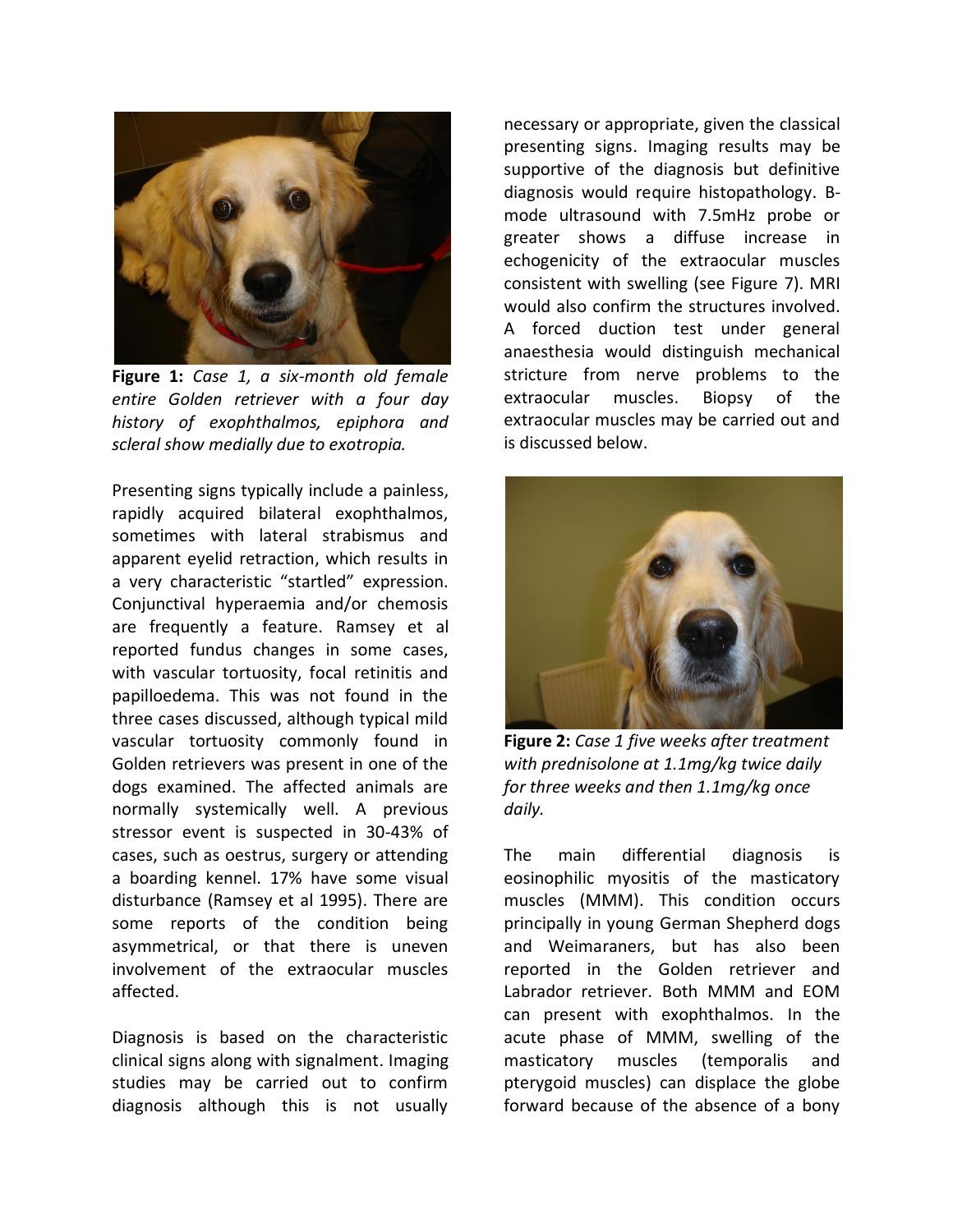orbital wall laterally. In the chronic phase of MMM, atrophy of these muscles can cause enophthalmos. EOM can cause exophthalmos and strabismus due to inflammation of the extraocular muscles. There are however key differences in the presentation of both syndromes. EOM is typically non-painful, and protrusion of the third eyelid is not a feature. In the case of MMM, pyrexia and anorexia typically occur. There is also protrusion of the nictitating membrane, episcleral congestion and possible exposure keratitis, depending on the chronicity. The jaw is typically very painful on opening.



**Figure 3:** *Case 2, a twelve-month-old female entire Golden retriever with a two month long history of exophthalmos and lateral strabismus (exotropia).*

Both EOM and MMM are focal inflammatory myopathies. An important difference that makes the conditions distinct from each other is the fact that extraocular muscles are derived from a different embryological origin (derived from mesoderm) than masticatory muscle (derived from somitomeres in the first branchial arch). The masticatory muscles are innervated by the Trigeminal nerve and contain a unique type 2M myofibre. Although diagnosis is reached in most cases

by clinical signs alone in both EOM and MMM, muscle biopsies may be preserved in formalin and submitted for histopathology, and a second biopsy may be frozen and submitted for immunocytochemical assay. The muscles of mastication are relatively accessible for biopsy. The extraocular muscles are much smaller and more difficult to biopsy due to their location. Therefore this procedure is normally limited to specialist centres. It is not required in many cases if the presenting signs are classical, but some clinicians may opt for histopathology to obtain a definitive diagnosis. In typical muscle sections affected with EOM, histopathology shows myonecrosis with mononuclear infiltrate of CD3+ T-lymphocytes and occasional macrophages in extraocular muscle bellies. Immunocytological assay demonstrates autoantibodies against type 2M myofibres in the case of MMM, but these are not present in extraocular muscle.



**Figure 4:** *Case 3, a twelve-month old female entire Golden retriever with a one month history of a waxing and waning exophthalmos. The exophthalmos was marked and there was chemosis with conjunctival hyperaemia.* 

The inflammatory nature of the affected extraocular muscles and excellent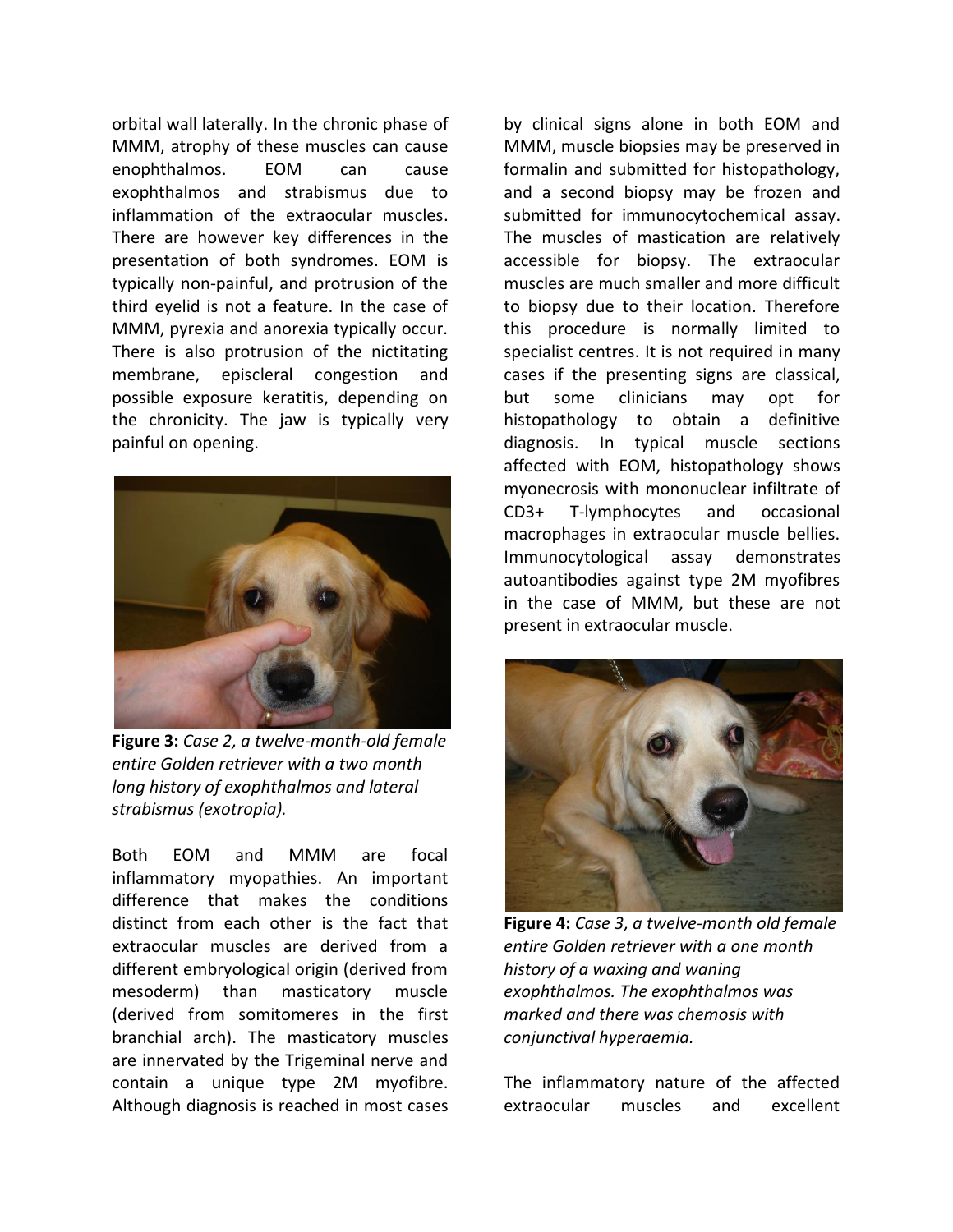responsiveness to steroids suggests an immune-mediated basis for the myositis. Swelling of the extraocular muscles restricts globe movement resulting in strabismus. The inflammation is localized to the extraocular muscle group, with the retractor bulbi muscle being the only unaffected extraocular muscle.



**Figure 5:** *A close-up of the right eye of case 3 showing marked chemosis and conjunctival hyperaemia.*

Treat using immunosuppressive dose of corticosteroids, which can be gradually tapered after three weeks, depending upon response. Ramsey (1995) reported 57% relapse rate if a dose less than 1.1mg/kg bid was tapered before 3 weeks. Azathioprine can be used when the corticosteroids steroids are contraindicated or unsuitable for the patient.

Early treatment carries a good prognosis and there may be no permanent effects. Prolonged swelling of affected muscles may result in fibrosis leading to enophthalmos and pronounced strabismus which could hinder vision. The resultant restrictive extraocular myositis may be unilateral or bilateral and may be severe enough to warrant surgical correction (Allgoewer et al, 2000), to restore globe position and improve vision. However as mentioned in the introduction, the ten cases in this series

were predominantly not Golden retriever dogs, and those cases may represent a distinct disease entity rather than being clearly a sequel to EOM in every case.



**Figure 6:** *Case 3 four weeks after starting treatment with 1.1mg/kg of prednisolone twice daily and topical prednisolone acetate 1% eye drops (Pred forte, Allergan). The chemosis and enophthalmos had completely resolved. A mild exotropia remained when she focused on close objects.*



**Figure 7:** *An ultrasound image of a globe of a one-year-old female neutered Golden retriever. The arrows are demarcating the lateral borders of an enlarged hypoechoic lateral rectus muscle. Photograph courtesy of James Oliver, Davies Veterinary Specialists.*